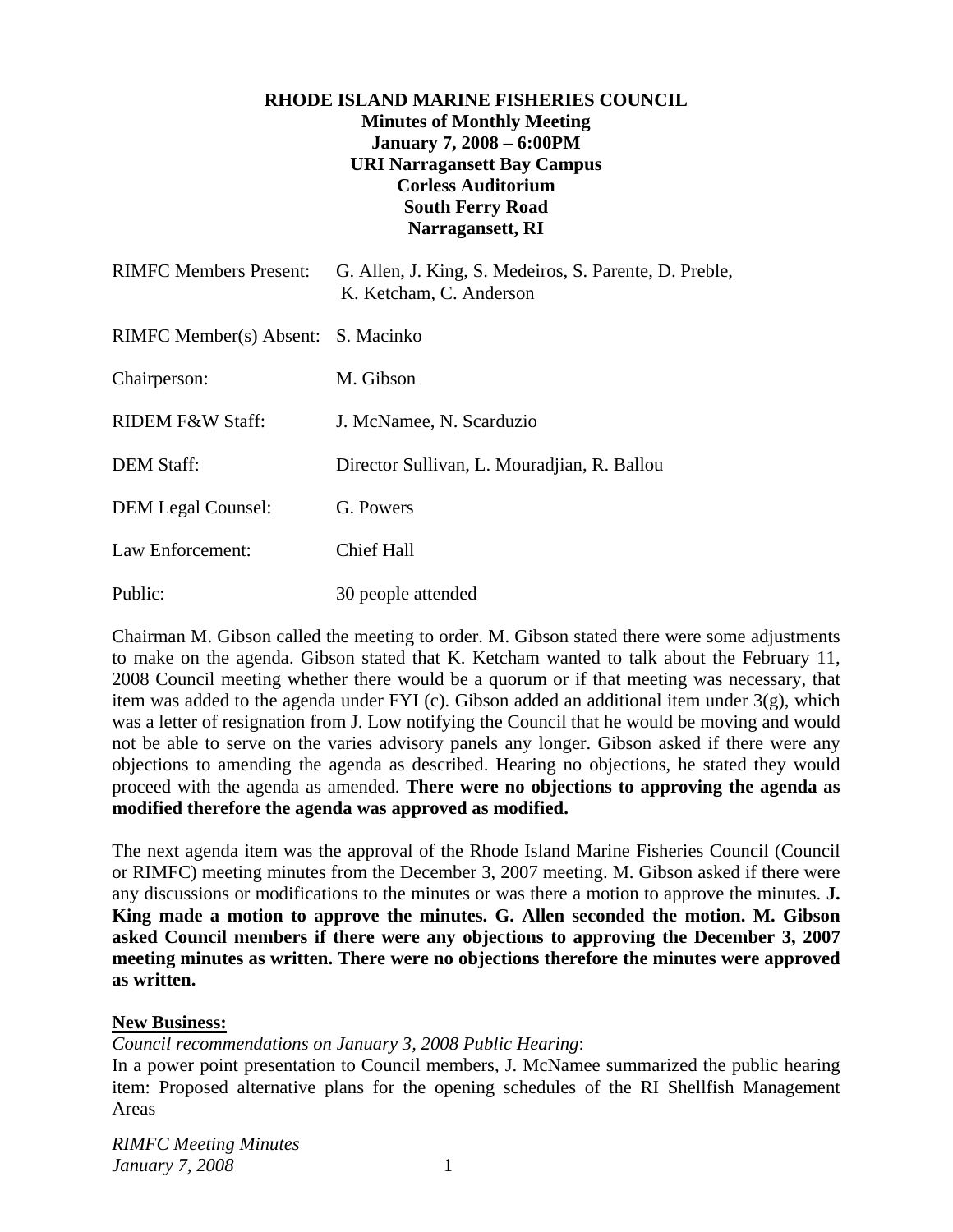#### 1) *Proposed alternative plans for the opening schedules of the RI Shellfish Management Areas:*

**J. King made a motion to recommend to the Director to adopt the status quo for all shellfish management areas other than Greenwich Bay. G. Allen seconded the motion. Gibson called a vote on the motion to recommend to the Director to adopt the status quo for all shellfish management areas other than Greenwich Bay. The motion passed unanimously.**

**J. King made a motion to recommend to the Director to adopt the May opening (week before Memorial Day weekend) for Greenwich Bay. D. Preble seconded the motion. Gibson called a vote on the motion to recommend to the Director to adopt the May opening (week before Memorial Day weekend) for Greenwich Bay. The motion passed unanimously.** 

**J. King made a motion to recommend to the Director to adopt option 3 as presented at public hearing (first six openings at 2 hours and second six openings at 3 hours, to be followed by normal schedule of 4 hour openings) for Greenwich Bay. S. Parente seconded the motion.** K. Ketcham offered a friendly amendment to move the opening time from 9:00 AM as indicated in the proposal to 8:00 AM, but maintain the opening duration as indicated in the proposal. The reason for doing this was to ease enforcement and to help out fishermen because all of the management areas would be opening at a similar time. J. King accepted the friendly amendment.

**Gibson called a vote on the motion to recommend to the Director to adopt option 3 as presented at public hearing (first six openings at 2 hours and second six openings at 3 hours, to be followed by normal schedule of 4 hour openings) for Greenwich Bay with the friendly amendment to open Greenwich Bay at 8:00 AM while keeping the opening duration as indicated in option 3. The motion passed unanimously.**

#### *Approval of Scup/Black Sea Bass AP Agenda – K. Ketcham*:

Gibson asked K. Ketcham if he had determined a date for the meeting. Ketcham indicated the meeting would be held on January 17, 2008. M. Gibson asked if there were any other items for the agenda. Ketcham stated there were no other items brought to his attention. M. Gibson stated this issue would be on the February public hearing and then taken up by the Council at their March meeting. M. Gibson asked if there were any comments from the Council. Hearing none the agenda was approved.

#### *Approval of Menhaden AP Agenda – S. Medeiros*:

S. Medeiros stated that the agenda and the date had been set. The date was set for January 14, 2008. G. Allen asked what the status was for the menhaden regulations.

J. McNamee explained that the regulation was originally filed as an emergency regulation, which terminated after 120 days. The plan was to let that happen instead of extending the emergency and to come forward early in the year with the actual regulation to go to public hearing. This issue will be on the February public hearing and should be promulgated before the fishery begins.

M. Gibson asked for other comments from the Council. Hearing none the agenda was approved.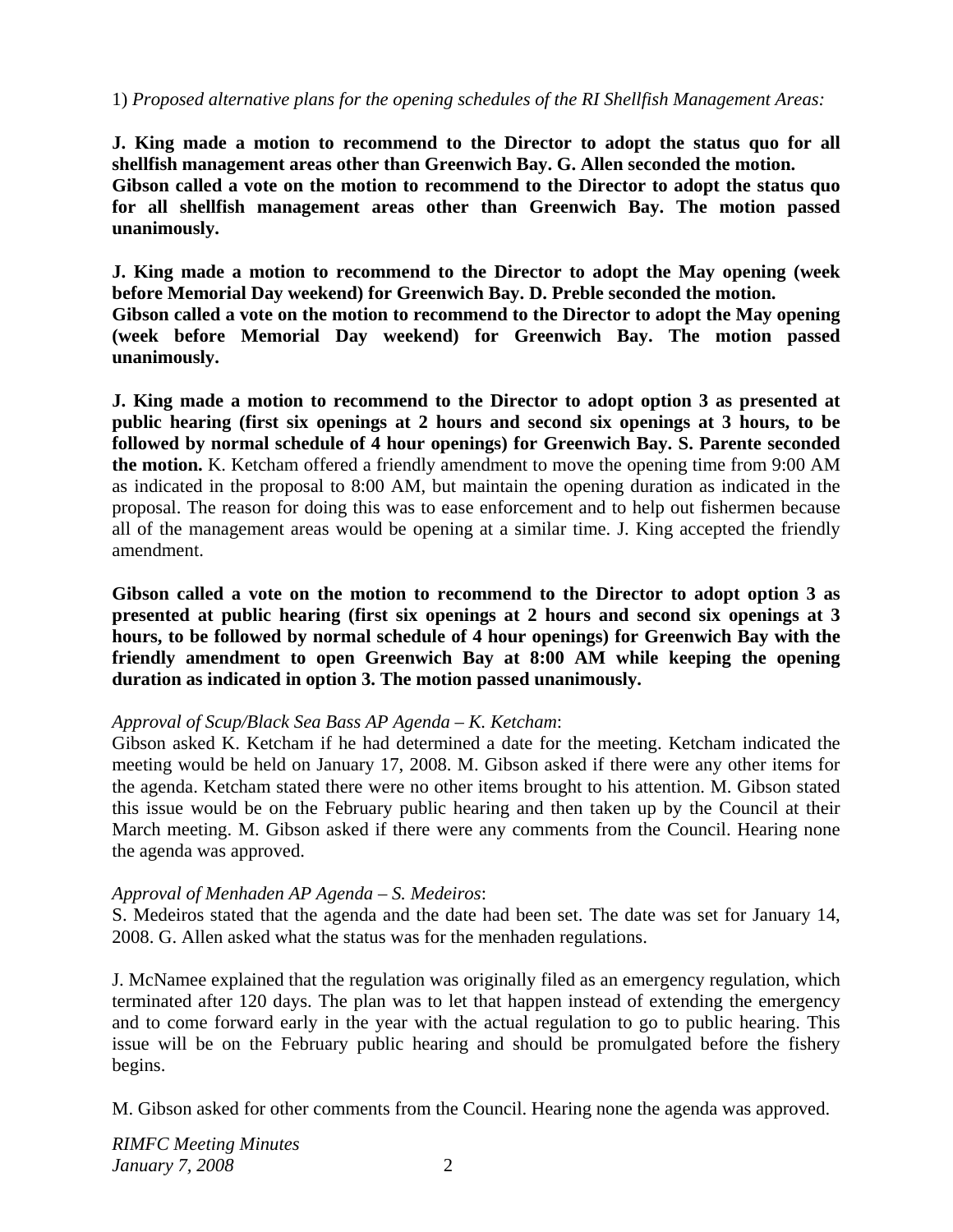# *Approval of Groundfish AP Agenda – D. Preble*:

M. Gibson stated that he had put the agenda together for D. Preble since Preble was out of town on New England Council business. Preble explained this would be the initial meeting that would develop in to an important advisory panel. He outlined a list of topics he would like to address at the meeting. Preble also requested the meeting be moved to the Government Center ground floor courtroom.

M. Gibson wanted to mention that the Director has on his desk a request for emergency action on adjustment to the monkfish fish limits. Gibson asked Preble if it was his intention to take the monkfish issue up at the groundfish AP and bring recommendations from that AP back to the Council an then to public hearing.

D. Preble stated that this was his intended course of action and he was against using emergency actions as a way of managing fish. He felt that he could move this issue with in an aggressive timeframe before the fishery takes off in the middle of April – May. He hoped to have regulations in place by then.

J. McNamee commented that there was a February 26, 2008 public hearing and that this item should be on that schedule to meet the aggressive timeframe Preble outlined. McNamee indicated that the groundfish AP meeting would have to be held before January 26, 2008 to meet the 30 days notice requirement.

D. Preble suggested that he could hold the groundfish AP meeting on January 22, 2008 to meet the notice period requirement.

M. Gibson asked for other comments from the Council. Hearing none the agenda was approved.

Director Sullivan commented on emergency regulations for the menhaden fishery. He indicated that to exercise emergency regulations would require that he not have the input from the advisory panel or from the Council. He indicated that moving forward with regulations absent their input would be less desirable. He asked Preble and the Council to put the issue on an aggressive timeline and bring it back to him with recommendations.

D. Preble asked for clarification in meeting the timeline. He wanted to know if the Council took action on the menhaden issue at the March meeting where would that leave them in terms of the action needed by the Director in implementing the regulations.

J. McNamee explained that he would turn the information around as quick as possible and try to get the package up to the Director's office the next day so the Director would have a week to review the information. J. McNamee stated that the regulation would go into effect in 20 days after the filing date.

Director Sullivan indicated that if they could meet this challenge he would try to turn it around in 72 hours.

M. Gibson asked for other comments from the Council. Hearing none the agenda was approved.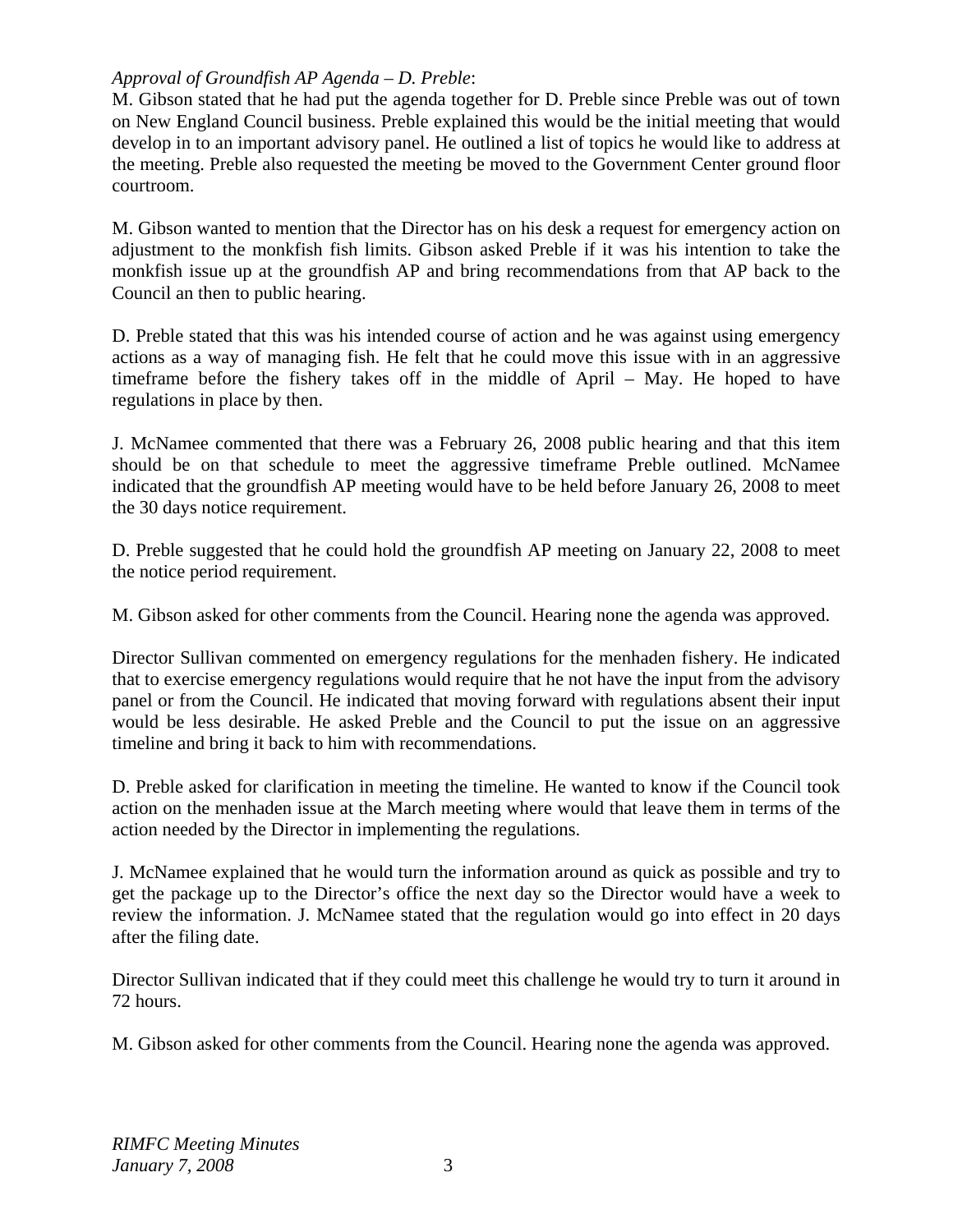## *Discussion to add a bait & tackle slot to the Summer Flounder AP – D. Preble*:

D. Preble stated that he had a request from M. Bucko to add a bait shop person to the summer flounder AP. Preble stated that he thought it was a reasonable request. He recommended moving forward with the request. **D. Preble made a motion to add a bait and tackle slot to the summer flounder AP. J. King seconded the motion.**

M. Gibson stated that he had received a telephone call from I. Parente urging the Council not to adding this slot because Parente felt that every fishery had an associated provider of gear and once people go down this road you would need to have every provider represented on all the advisory panels. Gibson stated he was passing this on to Council members per I. Parente.

M. Gibson asked for Council discussion on the motion. There was no discussion from the Council. He then opened up discussion to the audience.

S. Parente (gillnetter) stated that he wanted to reiterate what his son I. Parente had stated. Both felt that once we go down this road where would it stop. He was concerned that this would tip the balance of the AP and feared different user groups would stack the panels in their favor.

M. Bucko pointed out that some of the other advisory panels already had a bait and tackle slot such as the scup/black sea bass AP, tautog AP, and winter flounder AP and felt that this sector was a good source of information.

D. Preble explained that the advisory panels serve the Council by providing advice. The AP's do not make any decisions themselves and therefore the Council relies on input from the various sectors. He stated he was in favor of obtaining as much information from as many sources as possible.

S. Medeiros stated he did not have a problem with adding a bait and tackle slot. He indicated that bait and tackle interests would not do anything to hurt any recreational issue.

M. Gibson asked if the Council wanted to consider this issue tonight or if they would like to postpone the issue until members had more time to look in to the situation.

Council member S. Medeiros suggested the Council deal with the issue now because the Council already had a number of advisory panels with a bait & tackle slot.

K. Ketcham stated he would like to postpone the discussion until he had an opportunity to discuss the issue with others from the commercial fishing industry.

M. Gibson indicated that only one person wanted to postpone and there was more of a consensus to move forward unless K. Ketcham wanted to make a motion to postpone this topic until the next meeting.

**K. Ketcham made a motion to postpone action on adding a bait & tackle slot to the summer flounder AP until the next meeting. There was no second to the motion, therefore the motion failed.**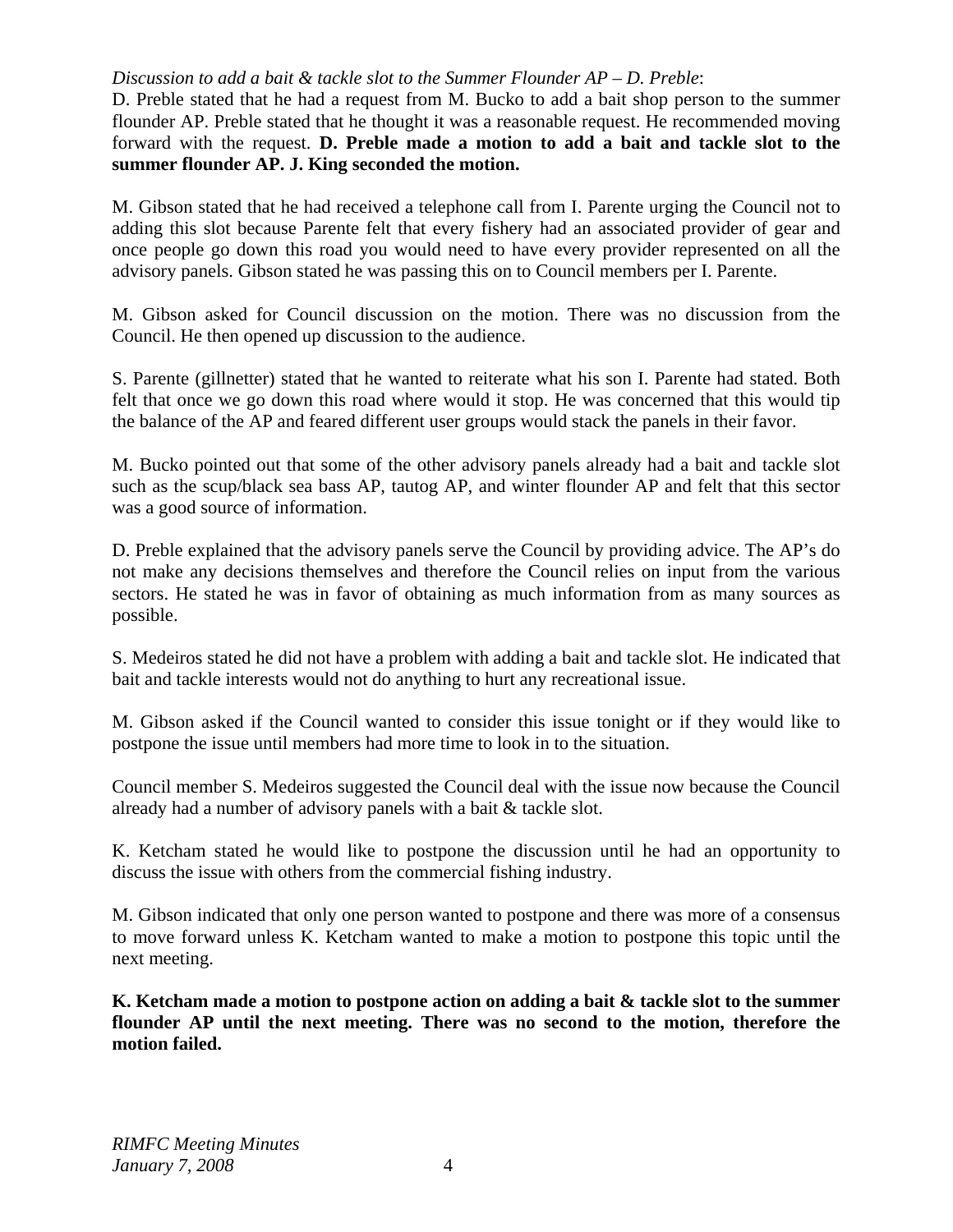## **M. Gibson called a vote to add a bait and tackle position to the summer flounder advisory panel. The motion passed; six (6) in favor (D. Preble, J. King, S. Medeiros, C. Anderson, S. Parente, and G. Allen) and one (1) opposed (K. Ketcham).**

#### *Discussion whether to add a Scientific Advisor slot to the IAC – M. Gibson*:

M. Gibson explained that J. Gates had expressed an interest in serving on the IAC and currently there was no slot for a scientific advisor. Gibson stated he had Attorney G. Powers review the statute to give an opinion as to whether a scientific advisor was precluded since it is not specifically mentioned.

Attorney G. Powers explained there were no restrictions that would preclude the Council from permitting a scientific advisor from being added to that committee. He indicated that the IAC serves at the Council's pleasure, therefore if the Council was of a mind to add this position it could do so.

D. Preble commented that he would like to hear justification for a scientific advisor to serve on the IAC, but had not heard any justification. He felt that it was an "industry" advisory panel.

M. Gibson asked if J. Gates would like to address the Council.

J. Gates stated that he did not indent to break new regulatory grounds but he had served on the New England Council Industry Committee so he assumed it would be similar.

K. Ketcham stated that he was in agreement with D. Preble that this was an industry based committee.

G. Allen asked what the charter was for the IAC.

Attorney Powers read the statute to the Council outlining the role of the IAC.

M. Gibson poled the Council as to how they would like to proceed.

D. Preble stated the structure of the state advisory panels was different from the New England Council's advisory panels. Preble indicated that he was against adding a scientific advisor to the IAC.

G. Allan agreed with D. Preble and commented that he did not think the IAC needed a scientific advisor position.

M. Gibson asked if there was a motion in favor of adding a scientific advisor position to the IAC. There were no motions made in favor, therefore the Council declined to add a scientific advisor position to the IAC.

# *Review of applications for Advisory Panel positions – N. Scarduzio*:

N. Scarduzio stated that Council members had four applications in their packets from candidates interested in open advisory panel positions. She indicated that three applications were for the gillnet-inshore (state permitted only) slots on the groundfish AP. She indicated that DEM Law Enforcement had reviewed all applications and all were eligible to participate. Of the three applications, two would need to be selected to fill the primary and alternate positions.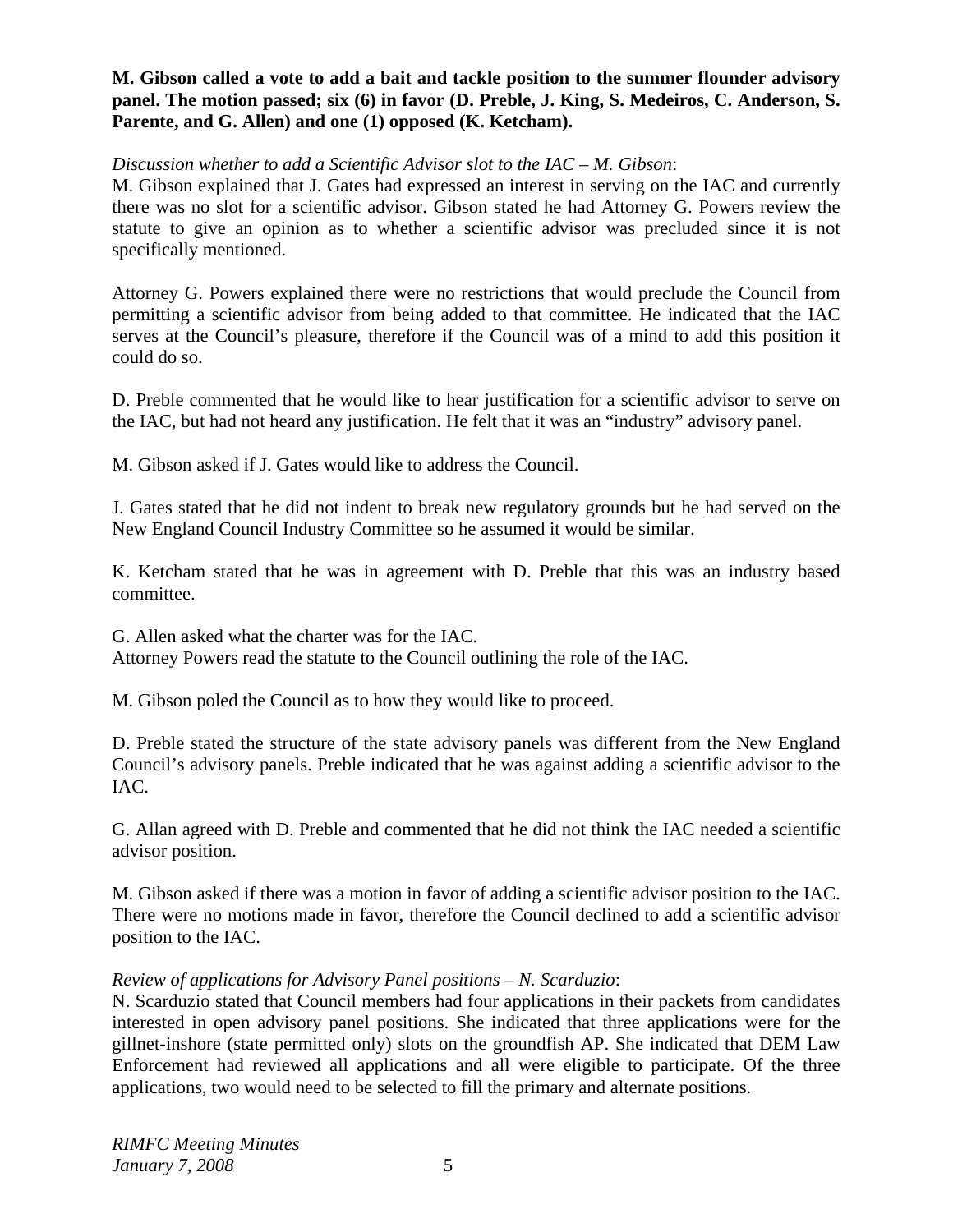M. Gibson asked Council members to select a candidate to fill the primary position first. He asked for a Council nomination.

## **S. Parente made a motion to nominated R. Fuka for the primary gillnet-inshore (state-only) slot on the groundfish AP. J. King seconded the motion.**

M. Gibson asked for Council discussion on the motion. There was no discussion.

M. Gibson asked for audience comments. There were no comments from the audience.

## **M. Gibson asked Council members to vote on the motion to nominate R. Fuka for the primary gillnet-inshore (state-only) slot on the groundfish AP. The Council voted unanimously to approve the motion.**

M. Gibson asked for nominations for the alternate gillnet-inshore slot.

S. Medeiros offered a suggestion since S. Parente (gillnetter) had checked off several other advisory panels that he was interested in serving on that the Council place P. Duckworth in the alternate slot and place S. Parente on one of the other panels where there were openings.

Council member S. Parente indicated that he thought the policy was for the primary person to select his own alternate.

There was some discussion between Council members as to how the alternate position should be filled. K. Ketcham stated that he wanted Council members to select the alternate position.

# **S. Medeiros made a motion to nominate P. Duckworth as the alternate for the gillnetinshore slot. J. King seconded the motion.**

D. Preble stated that he had the species advisory panel policy with him and wanted to get a legal opinion before the Council proceeded. He read the policy outlining that the AP members could nominate individuals but that only the Council could appoint a person.

G. Powers stated that to nominate a person was as D. Preble indicated, a suggestion, which would then be acted upon by the Council. It would not be a decision that would be exclusive to the Primary seat holder.

M. Gibson stated that the Council has not given the primary candidate, R. Fuka, the opportunity to make a suggestion for a nomination. Therefore, Gibson suggested the Council put off action until R. Fuka had an opportunity to bring forward a nomination for the next Council meeting.

N. Scarduzio went on to review the next application from R. Redinger for the hook and line recreational alternate slot on the winter flounder advisory panel.

M. Gibson asked if there were any objection from Council members to appointing R. Redinger to the winter flounder AP. There were no objections, therefore he was appointed.

M. Gibson asked staff to create a list of AP openings for Council consideration at the next meeting.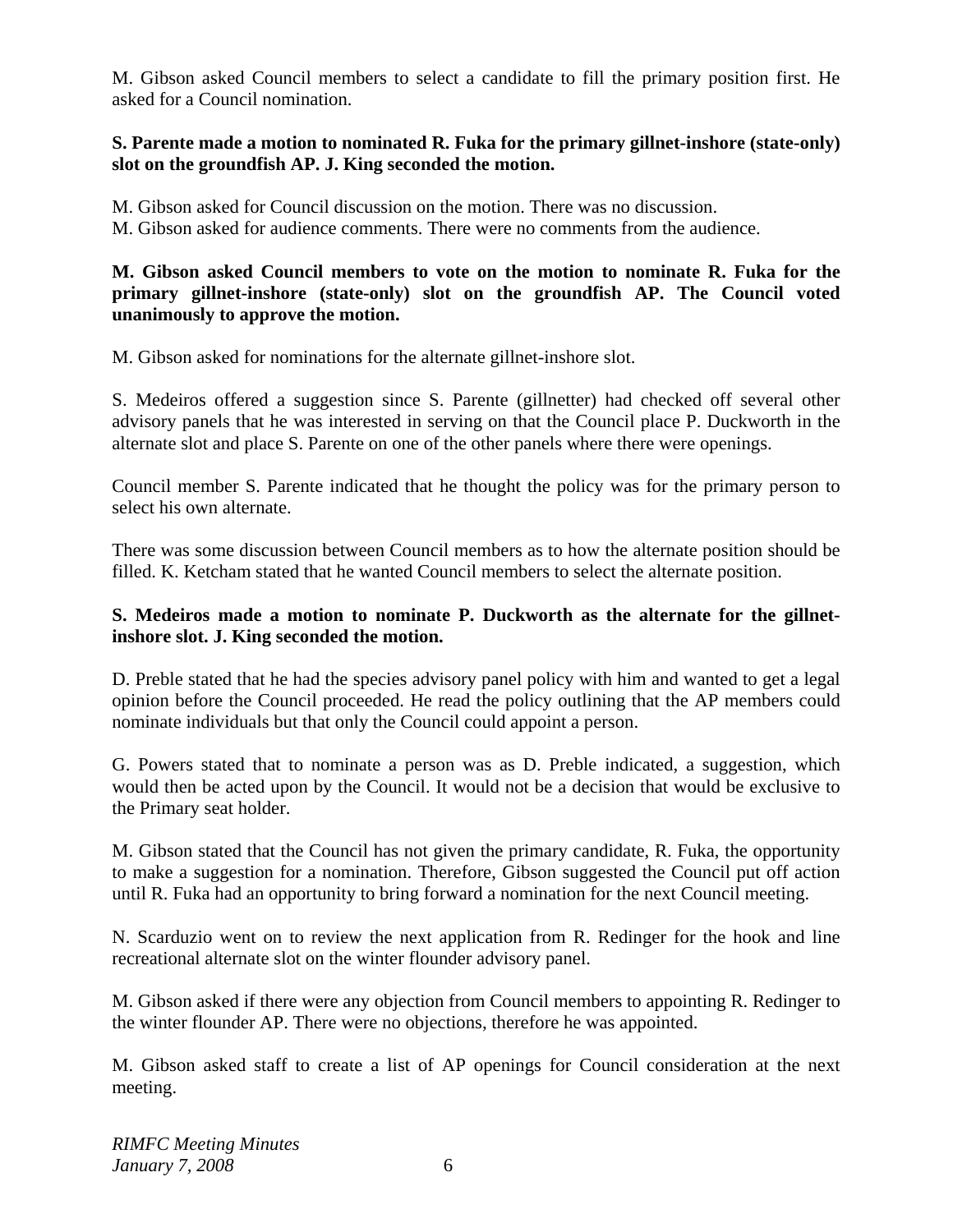M. Gibson addressed one other AP issues, which was whether to combine the winter flounder AP with the groundfish AP. Gibson had discussions with both G. Allen and D. Preble and Gibson felt the winter flounder AP should remain available to the Council given there might be important state water issues that come up. He also recognized there may be issues that come from the New England Council that may be channeled to the groundfish AP. He opened the floor for Council discussion.

G. Allen stated he concurred with M. Gibson. He felt there were significant winter flounder issues in state waters that warrant a winter flounder AP. There were clearly enough separate issue to keep both advisory panels separate. G. Allen asked K. Ketcham to weigh in since he was the co-chair of the winter flounder AP.

K. Ketcham voiced similar concerns as G. Allan and felt the two advisory panels should be kept separate.

D. Preble also agreed the two should remain separate.

M. Gibson stated since there was a consensus with Council members the two advisory panels would remain separate. There was no interest in combining the two advisory panels.

# **Old Business:**

# *Marine Fisheries legislation – B. Ballou*:

B. Ballou commented that since the last Council meeting he and the Director had met with the Governor's staff for a preliminary review. He had relayed to the Governor's staff that the Council had reviewed and endorsed the legislative proposals. Ballou indicated that the Governor's staff suggested they continue development of the proposals. The next step would be to put these proposals in to draft legislative form for a legislative bill or bills, which would then go back to the Governor's office for review. He anticipated by the next Council meeting he might have a better sense if this would be ready to go forward as an actual bill. Ballou stated that he was still open for suggestions and input and that audience member S. Parente (gillnetter) was the only individual that had contacted him so far.

K. Ketcham asked B. Ballou if dealers would be incorporated in the mix pertaining to penalties and fines imposed. B. Ballou acknowledged that was true, they would be included.

There was some brief discussion between Council members and the Director about licensing and observers on vessels.

M. McGiveney wanted clarification from B. Ballou about when licensing restructuring might occur if it would start this year (2008), or if we are just going to discuss restructuring for now.

Director M. Sullivan responded to the question stating that the items listed on the last page, Proposed 2008 Policy Initiatives Relating to Marine Fisheries, would not be initiated at the department level this year. He indicated that it was the department's intention to get people together to talk about some of these issues the coming year and the following year.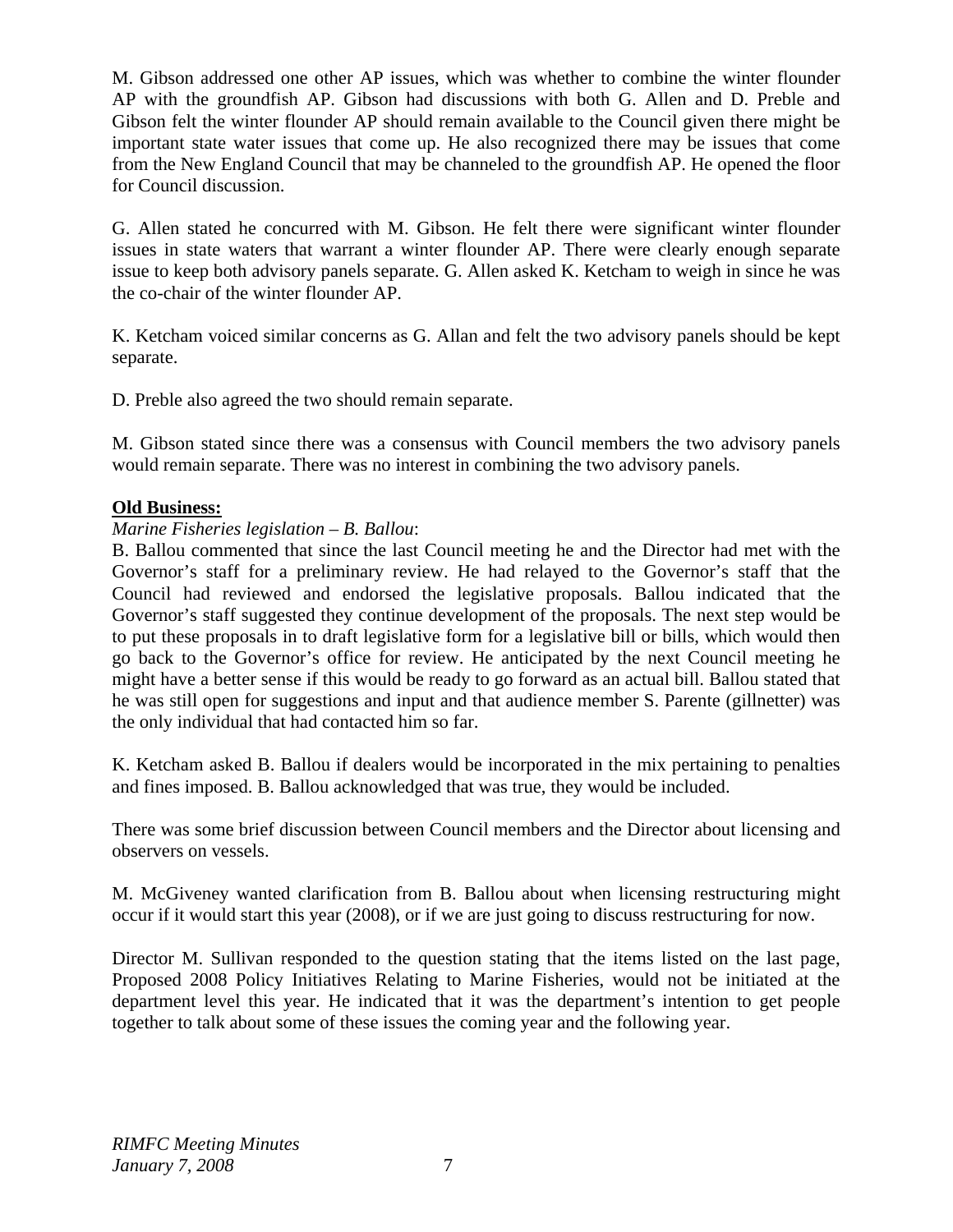# **Other Business:**

## *Discussion on winter flounder – G. Allen*:

G. Allen wanted to advise Council members on the status of winter flounder in Narragansett Bay and some of the issues he had noticed. He spoke about the Narragansett juvenile finfish survey and some of the other surveys conducted by the Division of Fish and Wildlife and that the surveys for the winter flounder population continue to remain at a low biomass. He explained that the winter flounder population in the Bay has been in a collapsed condition for some years. He reviewed some additional information about the stock assessment of winter flounder

He indicated that this was a quick review and that the state of winter flounder was not good. He reviewed some handouts that he had passed out to Council members regarding Brayton Point. G. Allen indicated that the cooling water withdrawal, which is the drawing of cooling water in to the plant, the intake for that water has had a tremendous impact on winter flounder and many other fish species.

G. Allen outlined a number of other issues affecting the winter flounder population. He reminded Council members that there was an unregulated bag limit on wither flounder in stated waters. Boats fishing in state waters had to use a six-inch mesh but there were no bag limits or quotas and the same goes for the gillnetters. He felt the unregulated no bag limits needed to be addressed. He commented he just wanted to bring these items to the attention of the Council again to keep them updated.

M. Gibson asked for comments from Council members and asked G. Allen where he would like to go with this issue.

There was some discussion from Council members about learning about gear technology, etc.

M. Gibson asked if there were any objections from Council members to having staff contact URI fisheries staff, possibly D. Beutel, to give a presentation on gear technology and come up with a line up of informational presentations for members to review for the next meeting. There were no objections in proceeding in that direction.

# **FYI:**

# *Correspondence from Sheldon Whitehouse to USCG – M. Gibson*:

M. Gibson commented that this article and letter was courtesy of G. Duckworth and was included in Council packets. He stated that G. Duckworth had passed this information out to Council members at the last Council meeting and asked Council members to be aware that there was an investigation underway of the U.S. Coast Guard's administrative law system. There were allegation that the Coast Guard administrative law judges had been pressured by the agency's chief judge to rule in favor of the Coast Guard in court proceedings.

M. Gibson stated that he did not feel that the Council needed to take action at this time. He also indicated that he had made the DEM legal staff aware of the issue. Gibson would keep Council members updated based on the outcome of findings. He asked if the Council had any questions or comments. There were no comments. Gibson asked G. Duckworth if he would like to address the Council on the matter.

G. Duckworth stated that he had first heard about this issue from his attorney. He stated that anyone who had been brought up on federal charges had their case hear by an administrative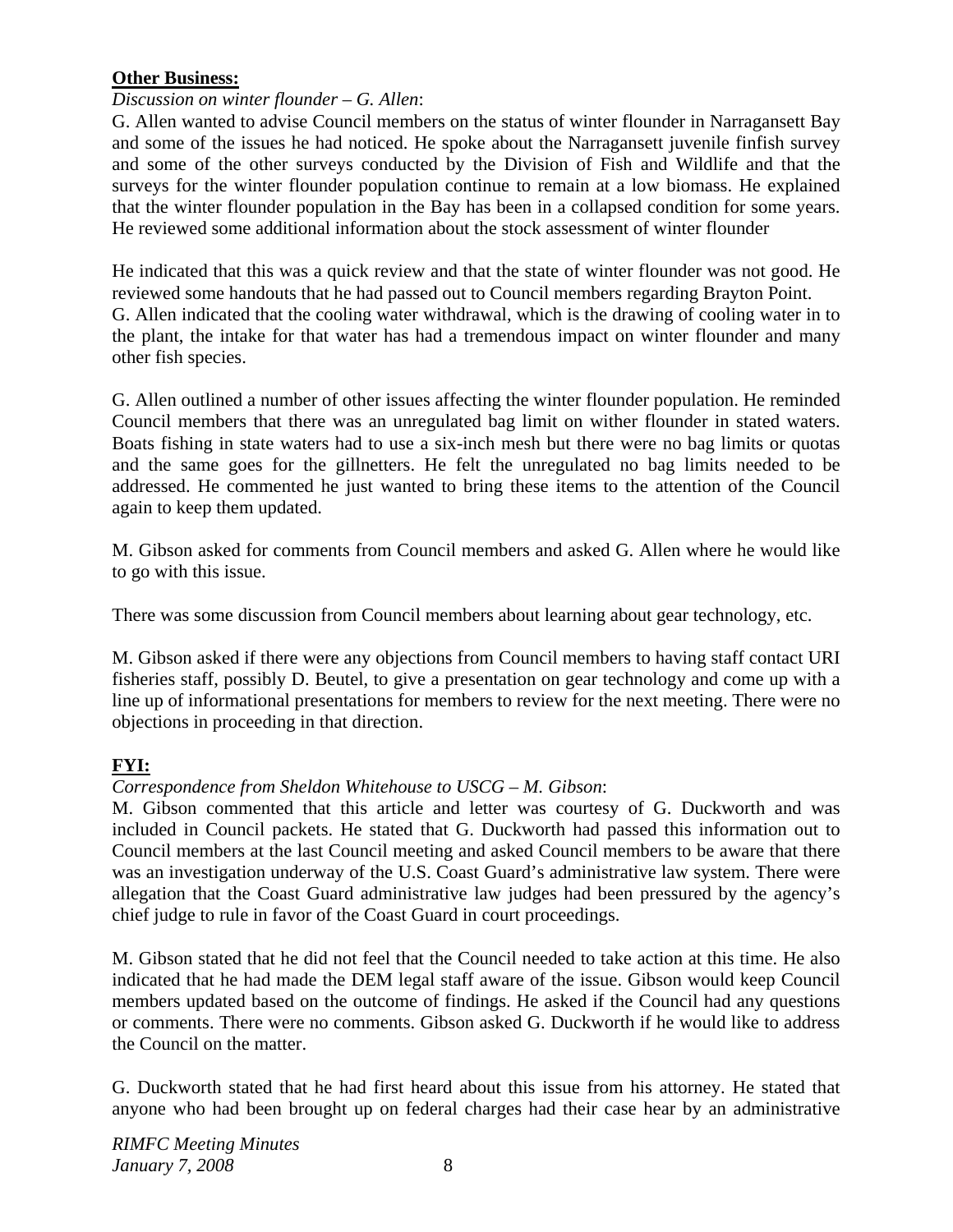judge. He indicated that he had read an article from the Baltimore Sun and summarized the article for the Council.

# *Notice of newly developed Marine Fisheries Listserve – N. Scarduzio*:

N. Scarduzio explained that both she and J. McNamee had been working on the development of a listserve for RI marine fisheries meeting notices and it was now operational. She indicated that notices to sign up for the listserve were mailed out with the last Council meeting notice. She explained that the notice outlined how to sign up for the listserve service. She also encouraged audience members to sign up for the listserve and had instructions on how to signup available on tables located in the entrance hall. She explained that the intent for the listserve was to reduce the number of large mailings and expedite the meeting notice process. The listserve would be used for distrusting RI Marine Fisheries related meeting notices.

M. Gibson had one other item related to advisory panels that he had not addressed earlier. Staff had received a letter from J. Low stating that he was move away from the area and had to resign from serving on the various advisory panels. Gibson asked the Council to give the Division guidance in replacing J. Low's positions on all the various AP's.

M. Gibson asked the Council if they wanted staff to go ahead with the process of filling his positions.

Council member S. Parente stated that he had been taking over many of the responsibilities for J. Low concerning the RI Commercial Rod and Reel Association. He indicated that he would be out of state for a couple of months and would be at a disadvantage to try to get rod and reel people to replace J. Low's various AP positions. He stated he would do his beat but did not want to rush any nominations.

S. Medeiros suggested that in the cases where J. Low was a primary seat holder, contact the alternate to see if the alternate would want to move to the primary position.

M. Gibson stated staff would go forward with that guidance and contact the alternates for J. Low to see if they would like to move up to the primary slot. For those slots not filled by an alternate, staff would advertise to fill any remaining positions.

M. Gibson addressed the last item of the evening, which was whether there would be a quorum for the February Council meeting, or not. K. Ketcham indicated that he would be in Florida at that time, and S. Parente would not be available. Ketcham stated that in the past the Council has not had a quorum so he wanted to know the availability of other members. D. Preble stated that he would be attending New England Council meetings that week and would not be available.

M. Gibson suggested that staff would have to go through the schedule to see what timely matters there were such as public hearing items that needed to be addressed. He indicated that staff would contact Council members to let them know if there would be a meeting or not.

M. Gibson asked if there were any other matters to come before the Council.

G. Duckworth commented that this year the licensing renewal process seemed rather confusing with the regulation changes for the submission of federal logbooks to the state, the state recording requirements, and people not being up to date with logbooks and trying to renew their